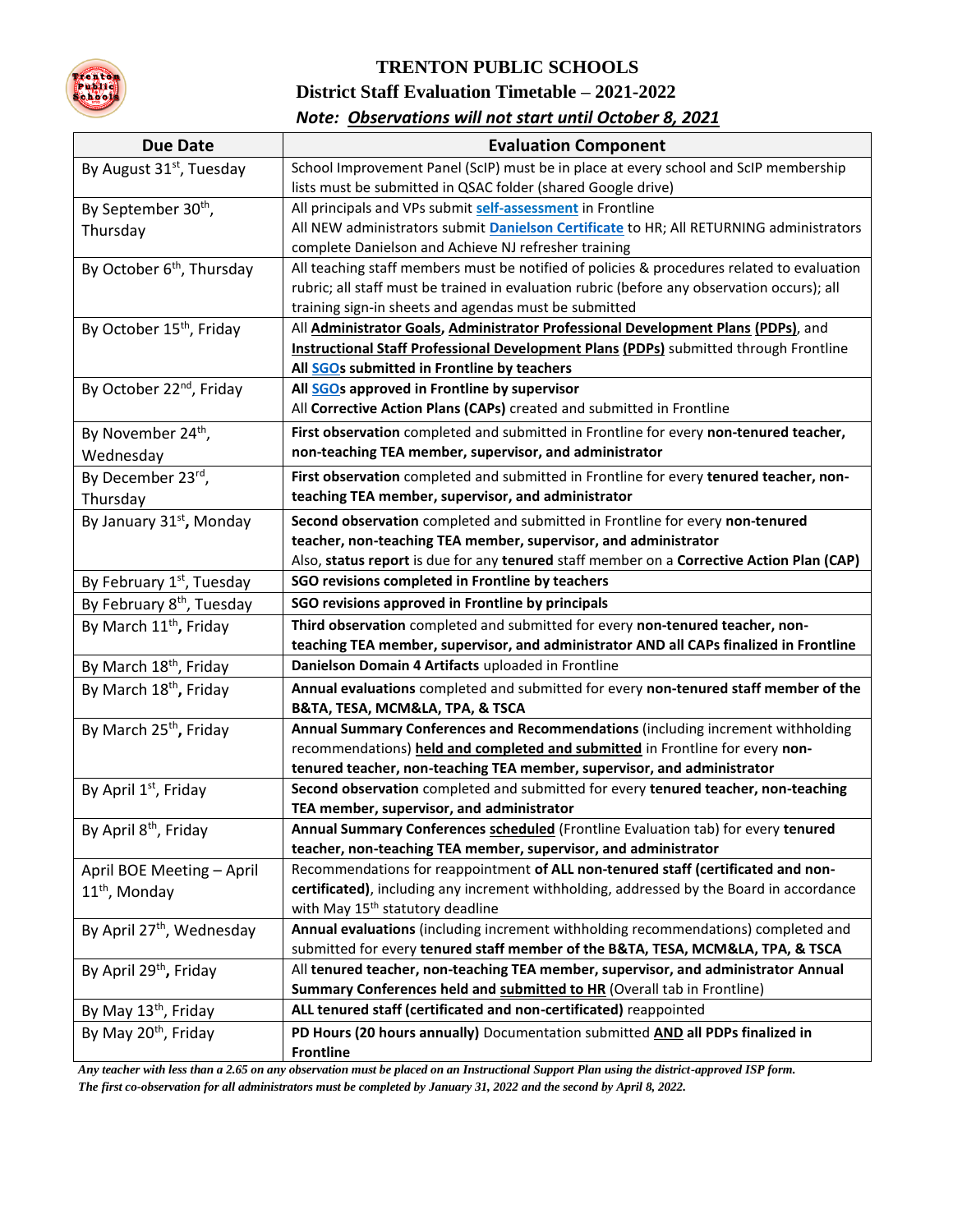

# **TRENTON PUBLIC SCHOOLS District Staff Evaluation Timetable – 2021-2022**

#### **Please note:**

- 1. In the event of a new hire (staff member hired after the start of the school year), adherence to the following deadlines must occur:
- a. Within 10 days of hire, a mentor must be assigned and the mentor acknowledgement form (or mentor transfer form if the employee satisfied mentoring requirements in another district) must be completed in its entirety and properly and submitted by the building principal to HR.
- b. At least 14 days prior to their first observation, the new staff member must have received training in the Danielson evaluation tool and evaluation procedures and policies. A sign-in sheet and agenda for this training must be submitted by the building principal in the proper QSAC folder (shared Google drive).
- c. Within 25 days of hire, the new staff member's PDP and SGOs (and administrator goals if an administrator) must be completed and approved by the administrator in Frontline.
- d. Within 30 days of hire, the new staff member must receive their first observation.
- 2. In the event of a leave of absence, a non-tenured teacher who is present for less than 40% of the total student school days may receive only two observations.
- 3. In the event of a late hire, a non-tenured teacher who is present for less than 40% of the total student school days may receive only two observations. Please note that a non-tenured teacher hired after February 28, 2022 will receive a TNE (Not Evaluated) for the 2021-22 school year. The non-tenured teacher may be observed but will not receive an annual summative rating.
- 4. The State (NJ DOE) deadline for PDP submission and SGO submission is October 31, 2021 and for SGO revision is February 15, 2022. Our internal deadlines are slightly earlier to ensure timely and accurate submission for every staff member.
- 5. With the exception of May 15<sup>th</sup>, all deadlines on the timeline are internal ones. The State does not specify dates by which observations and evaluations must be completed for TEA and TASA members, with the exception of April 30<sup>th</sup> for non-tenured teachers and administrators. The State does specify that at least one observation must be conducted in each semester, **to provide ample time for feedback to be implemented and growth to occur**. For members of other Unions, collective bargaining agreements (CBAs) specify the required number of and procedure for evaluations.

*Important Note: AchieveNJ requires every observer to complete two co-observations. Both observers need to be present at the pre-observation conference, observation, and post-observation conference. Co-observers should provide one final observation score based on consensus following a discussion about the observation and what the evidence has demonstrated. All administrators will be required to sign a Statement of Assurance indicating they have completed each required co-observation. The first co-observation must be completed by January 31, 2022 and the second co-observation must be completed by April 8, 2022.*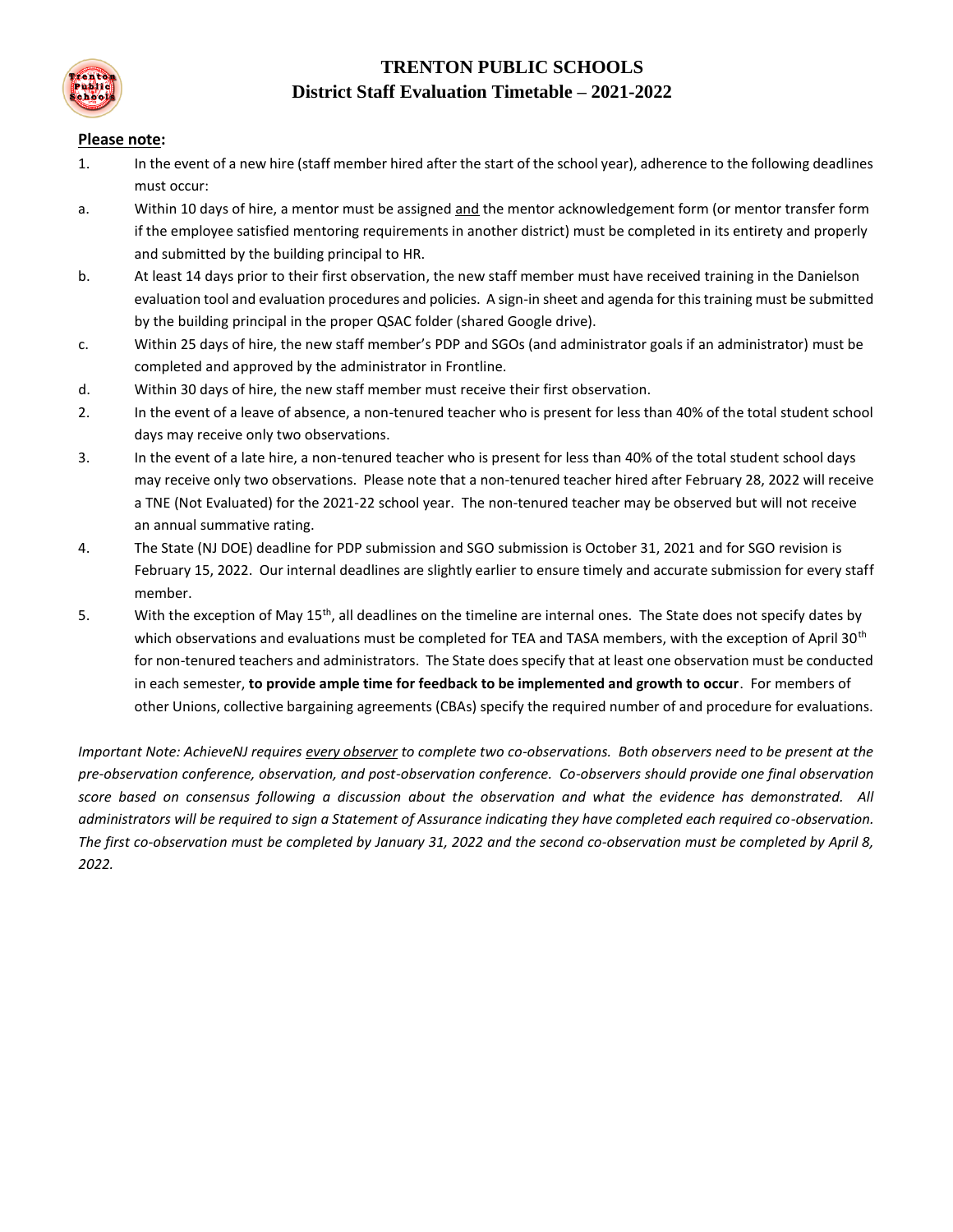

# **TRENTON PUBLIC SCHOOLS District Staff Evaluation Guidelines – 2021-2022**

### **Non-Tenured**

Teachers in years 1-4 will receive 3 observations (at least 20 minutes each; at least 1 announced and at least 1 unannounced).

▪ Teachers who were rated partially effective or ineffective during the prior school year must be placed on a Corrective Action Plan (CAP) for the 2021-2022 school year. These teachers must receive 4 observations (20 minutes each; the 'plus one' must be announced).

### **Tenured**

▪ Teachers who were rated effective or highly effective in the prior school year will receive 2 observations (at least 20 minutes each; 1 announced and 1 unannounced). However, if the first observation in the current year is ineffective, the teacher would receive one additional observation (at least 20 minutes), which must be announced.

▪ Teachers who were rated partially effective or ineffective during the prior school year must be placed on a Corrective Action Plan (CAP) for the 2021-2022 school year. These teachers must receive 3 observations (at least 20 minutes each; the 'plus one' must be announced). CAPs must be completed in the Evaluation Management System and limited to 2-3 focus areas at a time.

#### **Directions**

1) Due to the cancellation of the New Jersey Student Learning Assessment (NJSLA) in school year 2020-2021, median Student Growth Percentiles (mSGP) will not be included in the summative score of any teacher, Principal, Assistant Principal (AP), or Vice Principal (VP). Pursuant to N.J.A.C. 6A:10-4.1(d) and 5.1(d), the chart below lists the evaluation component weights for the 2021-2022 school year. All teachers will have the same weighting for each component and all Principals, APs, and VPs will have the same weighting for each component.

| <b>Type of Educator</b> | <b>Education Component Weights</b>          |
|-------------------------|---------------------------------------------|
| <b>Teachers</b>         | Teacher Practice: 85%                       |
|                         | SGO: 15%                                    |
| Principals/APs/VPs      | <b>Principal Practice: 80%</b><br>$\bullet$ |
|                         | <b>Administrator Goals: 10%</b>             |
|                         | SGO Average: 10%                            |

2) For the 2021-2022 school year, all other educator evaluation regulations are in effect.

3) Observations will not start until October 8, 2021.

- 4) The first observation for all certificated staff members must be announced.
- 5) Reminder: Domain 1 is to be scored for announced observations only.
- 6) Multiple observers are required for non-tenured teachers, teachers on Corrective Action Plans, and recommendedfor-tenure teachers.
- 7) Teachers and administrators will schedule pre- and post-conferences.

8) Pre-observations will only be scheduled for announced observations. Guiding questions for the pre-observation conference **may** include:

o *What are your learning outcomes for this lesson? What do you want the students to understand? How will you engage the students in the learning?* 

- o *How will you differentiate instruction for different individuals or groups of students in the class?*
- o *How and when will you know whether the students have learned what you planned?*

o *Is there anything that you would like me to specifically observe during the lesson?* 

**Teachers should not be asked to submit responses to these questions prior to the pre-observation conference.**

9) Teachers upload artifacts (e.g. lesson plans, look fors and others that are relevant to the lesson plan) into the Evaluation Management System for the pre-conference.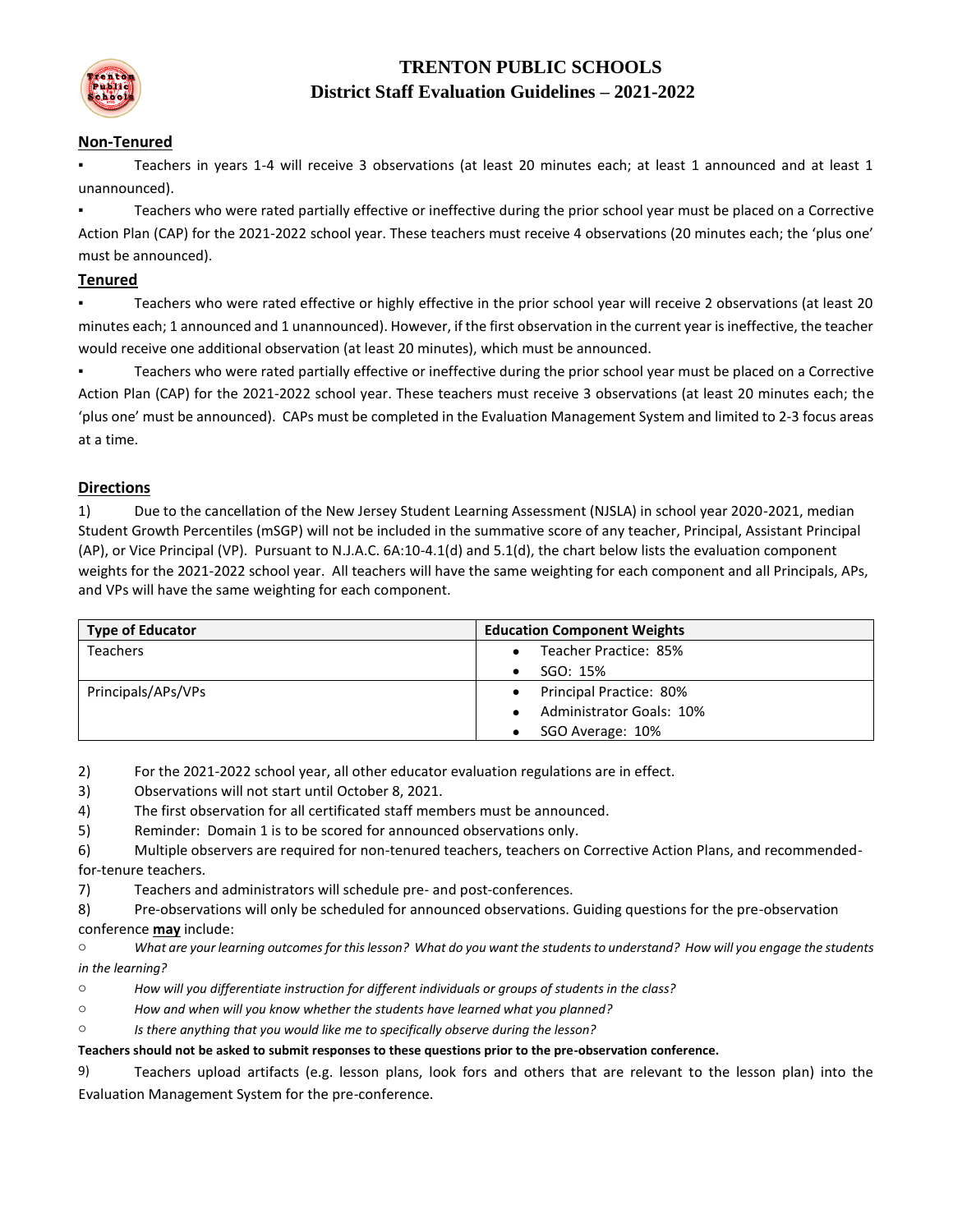10) Administrators complete the pre-observation form with teacher input in the Evaluation Management System.

11) Administrators complete the observation in the Evaluation Management System.

12) Teachers may review their observation in the Evaluation Management System once they are saved by the administrator. All teachers are expected to upload artifacts into the Evaluation Management System in preparation for the post-conference.

**Please note: Teachers are expected to maintain 7-11 artifacts in the Evaluation Management System throughout the year to support their summative evaluation that will include Domain 4. Domain 4 will be scored independently by the Principal and will be included as part of the summative evaluation conference.** 

13) The post-conference form should be completed collaboratively during the post-conference in the Evaluation Management System.

14) Teachers are encouraged to write a reflective response to the observation in the Evaluation Management System. These responses may be included in their portfolio as evidence for Domain 4a.

15) Teachers are to electronically sign each completed observation in the Evaluation Management System.

16) The Chiefs of Schools will review observations on an on-going basis throughout the year. DEAC will review observation data at monthly meetings.

17) Administrators will use the specific Trenton Public Schools' district evaluation rubric for each TEA position (i.e. Teacher, School Counselor, Nurse, etc.) to evaluate the performance based on the rating criteria.

18) For domains and components that should be scored, N/A is not an acceptable score and may not be used.

19) An annual summary conference must be held for all certified staff. During this conference the annual summative rating will be shared, as well as feedback on strengths and growth areas, and progress and feedback on the staff member's PDP and SGOs. Any staff member who is being recommended for increment withholding should be notified of this fact at this conference. **Please note that for all non-tenured certified staff, this annual summary conference must be held separately from observation post-conferences. For tenured certified staff, this annual summary conference may be held at the same time as the second observation post-conference.**

#### **Administrator-Specific Guidance**

1. Once an observation is scheduled, the observation should be completed on the scheduled date/time unless there is a necessary reason to reschedule the observation.

2. Specific comments based on evidence are to be included in each section. Observers are cautioned to avoid subjective commentary.

3. Cite evidence from both teachers' and students' actions in the classroom.

4. Observers' comments should promote teacher reflection (i.e., observer poses questions or identifies topics for teacher to consider) and provide at least one actionable step for the teacher with a recommended timeline.

5. **Recommendations are required** for all ratings of 1 and 2 so that teachers are aware of what is necessary for improvement. **Any teacher with a rating of less than 2.65 for any observation must be placed on an Instructional Support Plan using the district-approved ISP form.**

6. Upon completion of the observation, observers are to provide a narrative summary of the observation, including strengths, areas for improvement, and recommendations.

7. All non-tenured teacher observations must be completed by the district deadline (please note that NJDOE requires all non-tenured observations, including the post-conference, to be completed by April 30th). All tenured teacher observations must be completed by the annual summary conference.

8. If situations arise with meeting expected timelines with individual teachers, administrators should consult with their Chief of Schools for guidance.